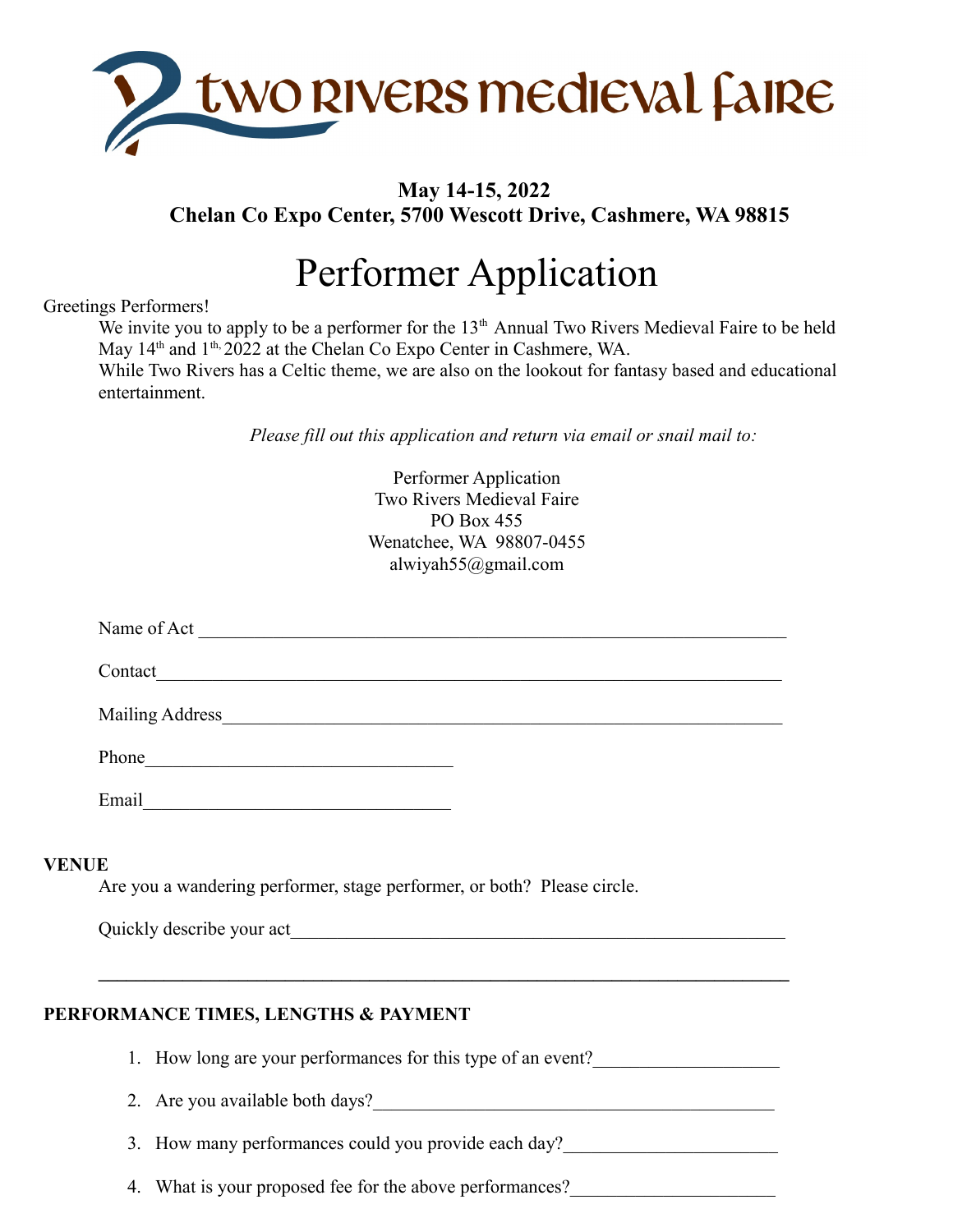5. Do you have any special requests or needs for your performances? We will try our best but can't fully guarantee.

Do you need or want a booth space or demo area?

Anything we should know about it?\_\_\_\_\_\_\_\_\_\_\_\_\_\_\_\_\_\_\_\_\_\_\_\_\_\_\_\_\_\_\_\_\_\_\_\_\_\_\_\_\_\_\_\_\_\_\_\_\_\_\_\_\_

# **SOCIAL MEDIA SITES**\_\_\_\_\_\_\_\_\_\_\_\_\_\_\_\_\_\_\_\_\_\_\_\_\_\_\_\_\_\_\_\_\_\_\_\_\_\_\_\_\_\_\_\_\_\_\_\_\_\_\_\_\_\_\_\_\_\_\_\_\_

#### **FAIRE HOURS**

Saturday, 10 am to 6 pm. Sunday, 10 am to 4 pm.

#### **INSURANCE**

Insurance certificates will be required upon acceptance as a performer. More info will be included in the actual contract.

| How many bracelets will you need? |  |  |  |  |
|-----------------------------------|--|--|--|--|
|-----------------------------------|--|--|--|--|

Is anyone in your group medically trained? Can we contact you in an emergency?

#### **CAMPING**

As a performer, your camping fees, *up to two nights*, will be paid by Two Rivers. You may choose to camp in your booth, or dry camp in your tent or RV behind the arena, or in the RV park across the street (info below.) Additional camping nights are the performers responsibility.

- 1. Bathrooms and showers are available near the front gate for onsite campers.
- 2. Camping is available in this location Thursday through Sunday night.
- 3. The grounds must be vacated no later than 3 pm on Monday.
- 4. Freestanding fire pits and BBQ grills are ok at this point in time. Please have fire extinguisher available.
- 5. No noise after midnight.
- 6. There will be porta potties in the camping area.

#### **Where are you staying?**

- **Onsite**
- $\Box$  In Booth
- $\Box$  Merchant camping area
- $\Box$  RV Park (Book with Expo Center directly)

**Nights you will be camping.**

Thurs Fri Sat Sun

**Offsite** 

 $\Box$  Hotel or other paid accommodation

 $\Box$  Other (going home, friend, family, etc.)